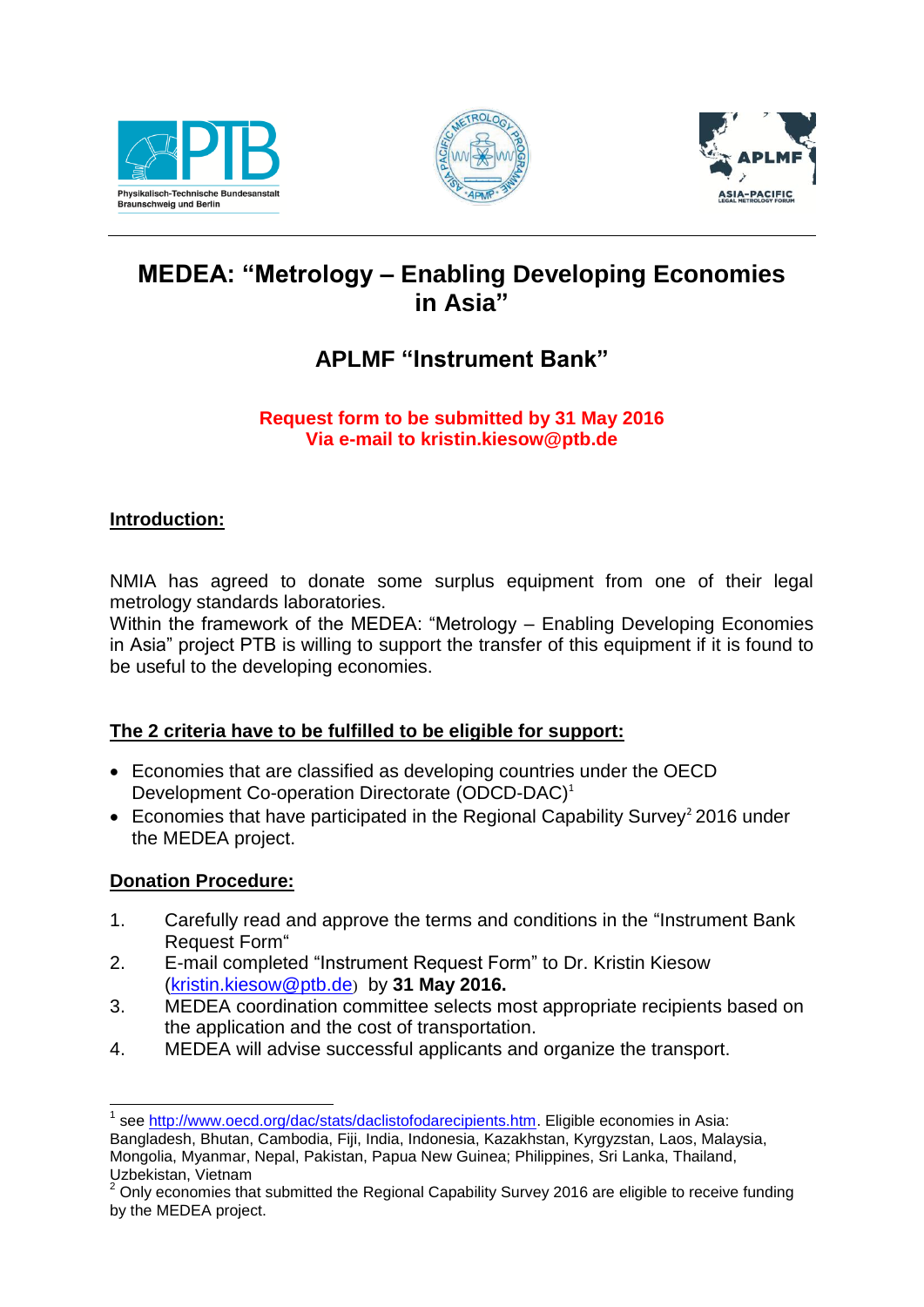### **Equipment:**

| S/No.           | No.            | <b>Contents</b>                      | <b>Serial</b><br>No. | <b>Photo</b> |
|-----------------|----------------|--------------------------------------|----------------------|--------------|
| 10              | $\mathbf 1$    | Water<br>Hydrometer<br>$0.995 - 1.0$ | 11402                |              |
| 11              | $\mathbf{1}$   | Water<br>Hydrometer<br>$0.995 - 1.0$ | 11403                |              |
| $\overline{12}$ | $\mathbf{1}$   | Water<br>Hydrometer<br>$1.0 - 1.05$  | 3047                 |              |
| 13              | $\mathbf 1$    | Water<br>Hydrometer<br>$0.995 - 1.0$ | E3776                |              |
| 20              | $\overline{4}$ | 10L S/Steel<br>Conical<br>Measure    | IS-5, 6, 7,<br>8     |              |
| 21              | $\overline{3}$ | 15L S/Steel<br>Conical<br>Measure    | $IS-2, 3, 4$         |              |
| 22              | $\overline{2}$ | 5L S/Steel<br>Conical<br>Measure     | $IS-2, 3$            |              |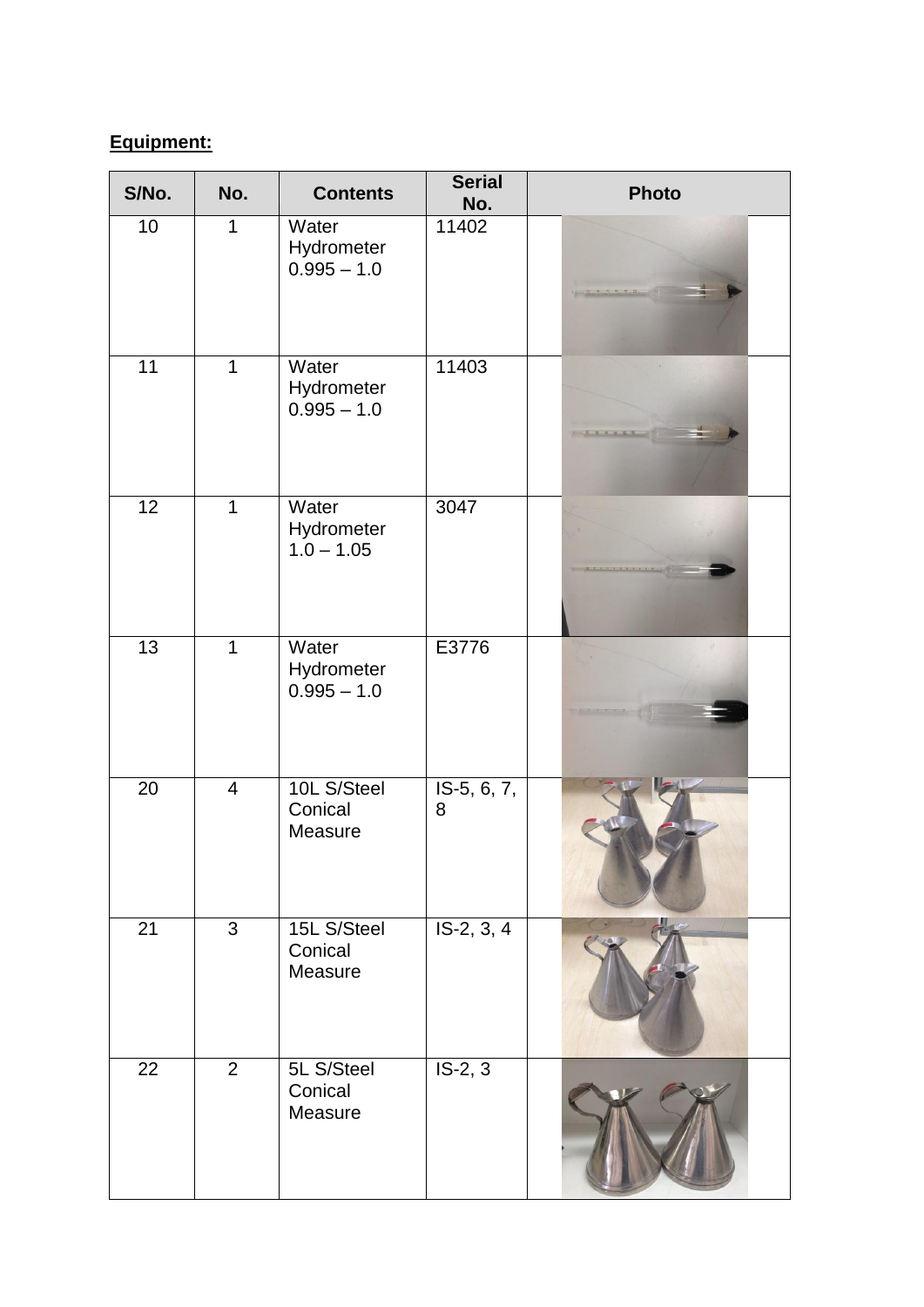| S/No. | No.            | <b>Contents</b>                             | <b>Serial</b><br>No.     | <b>Photo</b> |
|-------|----------------|---------------------------------------------|--------------------------|--------------|
| 23    | $\mathbf 1$    | 2L S/Steel<br>Conical<br>Measure            | $IS-3$                   |              |
| 38    | $\overline{2}$ | 75/150 ml Lab<br>Glass Liquor<br>Measure    | N5, N6                   |              |
| 39    | $\overline{4}$ | Measuring<br>Cylinder<br>1000ml x 10ml      | $IS-1, 2,$<br>3, 4       |              |
| 40    | $\overline{4}$ | Measuring<br>Cylinder<br>500ml x 5ml        | $IS-1,2,$<br>3, 4        |              |
| 41    | $\mathfrak{S}$ | Measuring<br>Cylinder<br>250ml x 2ml        | IS-1, 3,<br>4            |              |
| 42    | 6              | Measuring<br>Cylinder<br>$100ml \times 1ml$ | $IS-1, 2,$<br>3, 4, 5, 6 |              |
| 43    | $6\,$          | Measuring<br>Cylinder 25ml<br>x 0.2ml       | $IS-1, 2,$<br>3, 4, 5, 6 |              |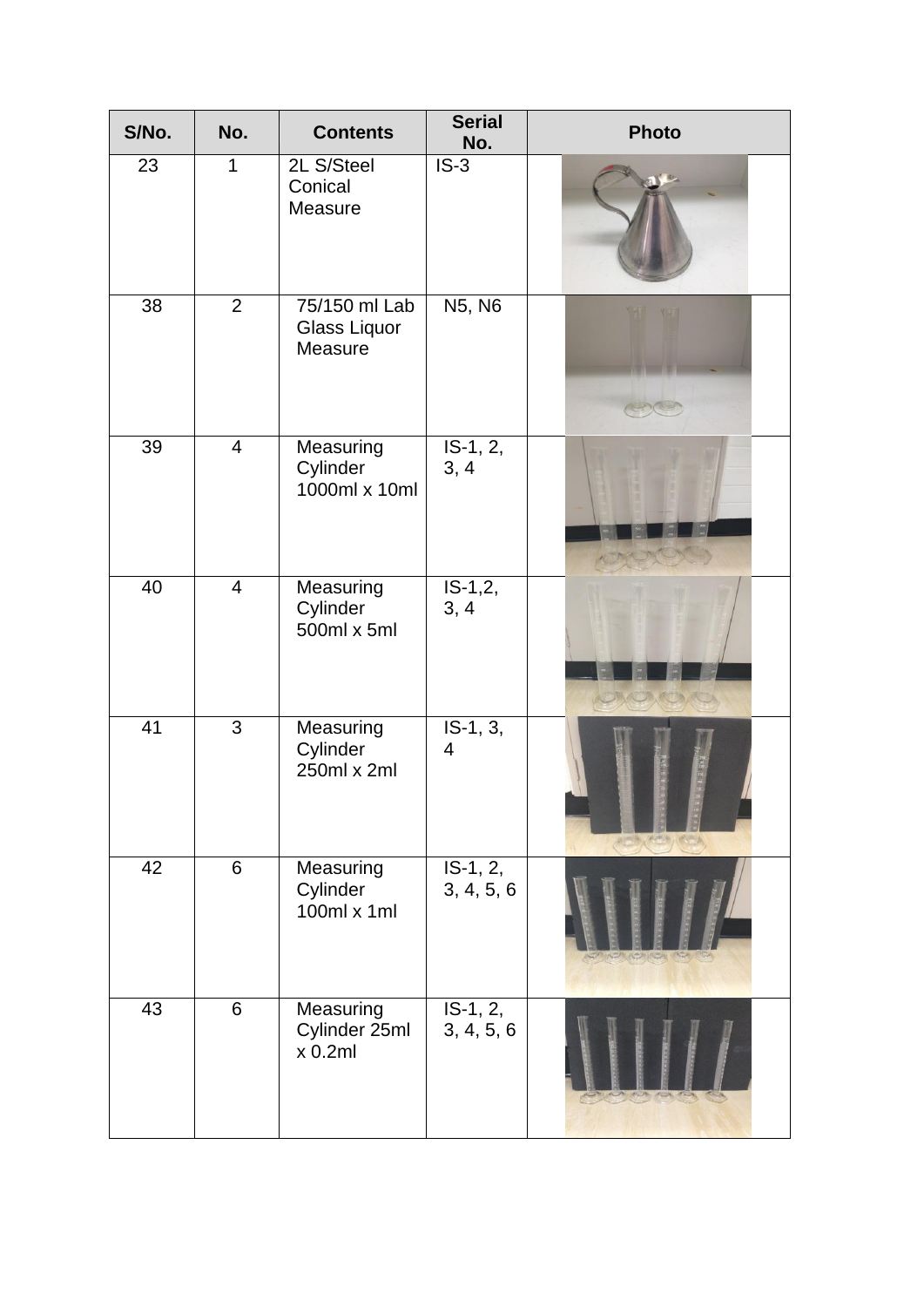| S/No. | No.             | <b>Contents</b>                        | <b>Serial</b><br>No.           | <b>Photo</b> |
|-------|-----------------|----------------------------------------|--------------------------------|--------------|
| 44    | $\mathbf 1$     | Measuring<br>Cylinder 10ml<br>x 0.2ml  |                                |              |
| 45    | $5\overline{)}$ | <b>Conical Flask</b><br>50ml - 200ml   | $\overline{1}$ , 2, 3,<br>4, 4 |              |
| 46    | $\mathbf{3}$    | <b>Conical Flask</b><br>$10ml - 100ml$ | 1, 2, 3                        |              |
| 47    | $\overline{3}$  | <b>Conical Flask</b><br>$5ml - 20ml$   | 1, 2, 4                        |              |
| 48    | $\mathfrak{S}$  | <b>Conical Flask</b><br>$2ml - 10ml$   | 1, 2, 4                        |              |
| 49    | $\mathbf{3}$    | <b>Conical Flask</b><br>$1ml - 5ml$    | 1, 2, 3                        |              |
| 50    | $\mathbf{1}$    | Beaker 200ml<br>$-1000ml$              | $\overline{2}$                 |              |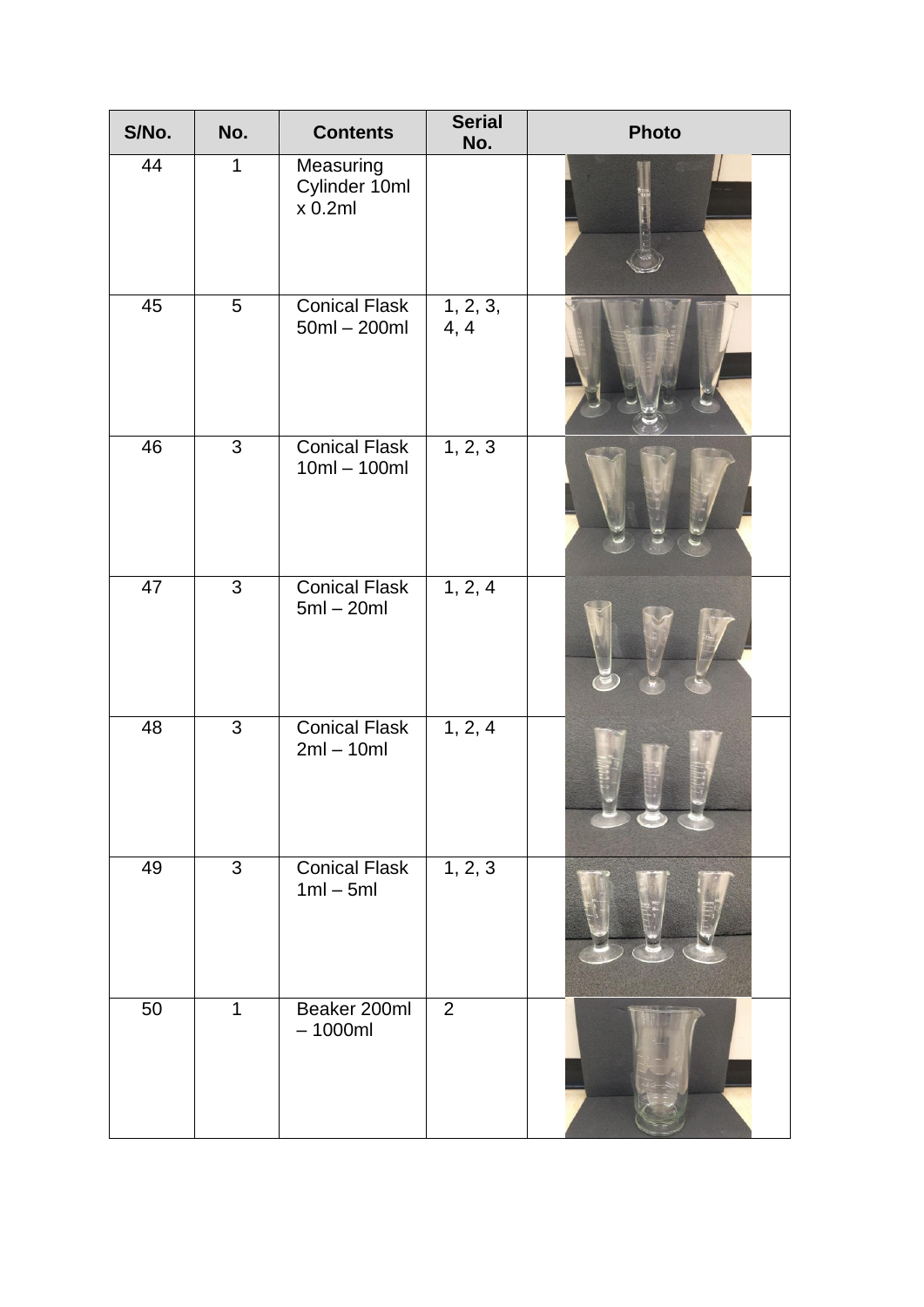| S/No. | No.            | <b>Contents</b>                                                   | <b>Serial</b><br>No. | <b>Photo</b>                                                                                 |
|-------|----------------|-------------------------------------------------------------------|----------------------|----------------------------------------------------------------------------------------------|
| 51    | $\mathbf{3}$   | Beaker 100ml<br>$-500ml$                                          | 1, 2, 4              |                                                                                              |
| 52    | $\overline{5}$ | Various<br><b>Conical Flasks</b>                                  |                      |                                                                                              |
| 53    |                | Unmarked<br>Measuring<br>Cylinder                                 |                      |                                                                                              |
| 54    | $\mathbf{1}$   | Burette 250ml<br>x 1ml                                            |                      |                                                                                              |
| 55    | $\overline{3}$ | Burette 10ml x<br>0.05ml                                          |                      |                                                                                              |
| 56    | $\mathbf{1}$   | S/Steel Brim<br><b>Measure Set</b><br>$200ml - 10ml$<br>(5 piece) | 274                  |                                                                                              |
| 58    | 10             | Isolab<br>Measuring<br>Cylinder 5ml x<br>0.1ml                    |                      | 0.5075<br><b>MEASURING CYLINDER</b><br>EASURING CYLE<br><b>SML</b><br>WWW.MAN<br>11118180318 |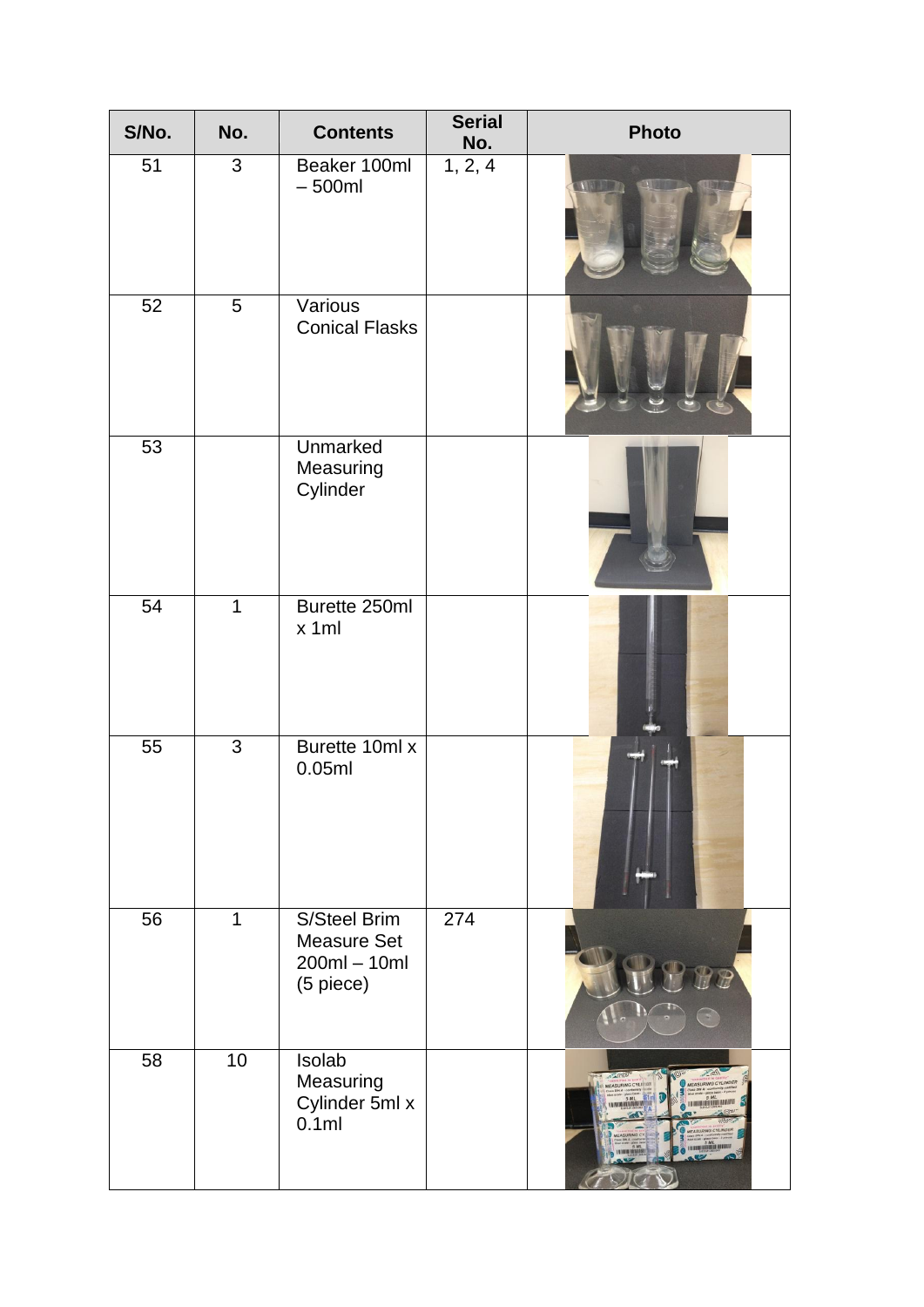| S/No. | No. | <b>Contents</b>                                  | <b>Serial</b><br>No. | <b>Photo</b> |
|-------|-----|--------------------------------------------------|----------------------|--------------|
| 59    | 10  | Isolab<br>Measuring<br>Cylinder 10ml<br>x 0.2ml  |                      |              |
| 60    | 10  | Isolab<br>Measuring<br>Cylinder 25ml<br>x 0.5ml  |                      |              |
| 61    | 10  | Isolab<br>Measuring<br>Cylinder 50ml<br>x 1ml    |                      |              |
| 62    | 10  | Isolab<br>Measuring<br>Cylinder<br>100ml x 1ml   |                      |              |
| 63    | 10  | Isolab<br>Measuring<br>Cylinder<br>250ml x 2ml   |                      |              |
| 64    | 8   | Isolab<br>Measuring<br>Cylinder<br>500ml x 5ml   |                      |              |
| 65    | 10  | Isolab<br>Measuring<br>Cylinder<br>1000ml x 10ml |                      |              |